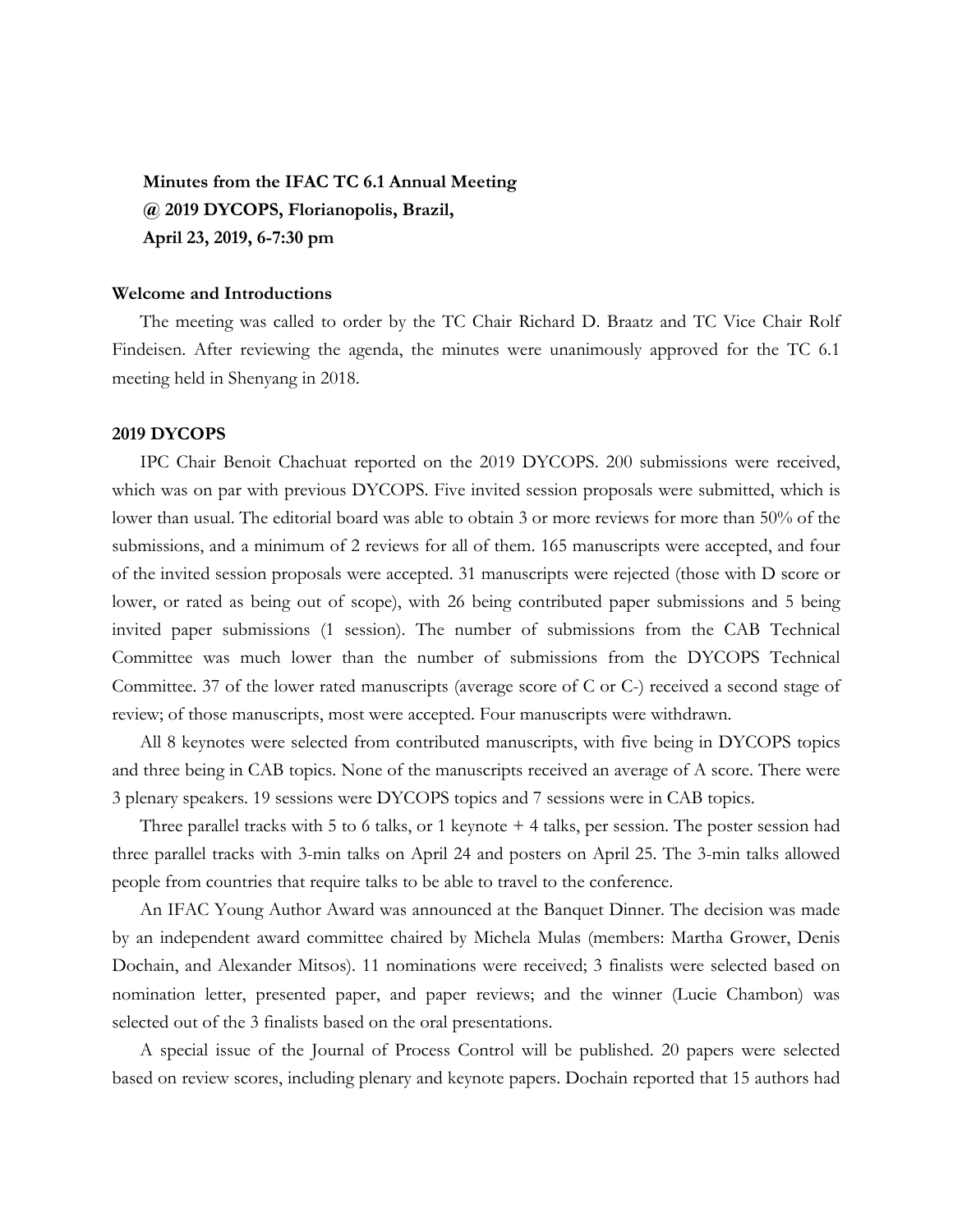accepted the invitation to submit an extended paper (the submission deadline is the end of August 2019).

Four bursaries totalling 4110 euros were given to IFAC Young Authors from developing countries to attend the symposium.

The symposium was preceded by 4 workshops on Tuesday 23 April (1 full-day and 3 half-day). All 4 workshops had between 15-30 attendees.

#### **2020 IFAC World Congress**

IPC Co-Chair Rolf Findeisen encouraged contributions to the 2020 IFAC World Congress, which will be held in Berlin, Germany on July 12-17, 2020 [\(https://www.ifac2020.org/\)](https://www.ifac2020.org/). Rolf detailed the special features of the conference, and answered questions from the TC members.

# **Reports for Working Groups**

Working Group Chairs Rudiyanto Gunawan (Systems Biology), Hector Budman (Energy), and Luis Ricardez-Sandoval (CO<sub>2</sub> Management) reported on invited sessions at the 2019 DYCOPS and their plans for the 2020 IFAC World Congress:

- For IFAC World Congress and ADCHEM, Rudiyanto plans to organize a session on systems modeling, analysis, and control in biopharmaceutical manufacturing of monoclonal antibodies with potential contributors including Cleo Kontoravdi (Imperial College), Sakis Mantalaris (Imperial College), Massimo Morbidelli (ETH Zurich), Miroslav Soos (UCT Prague), Dong-Yup Lee (Sungkyunkwan Univ., Korea), Rudiyanto Gunawan (U Buffalo), and Richard D. Braatz  $(MIT)$ .
- Due to the low number of confirmations received to submit contributions for the invited sessions on Energy and  $CO<sub>2</sub>$  capture & storage, CC6 Chair Jay H. Lee and Working Group Chairs Hector Budman and Luis Ricardez-Sandoval agreed to organize a joint invited session on Energy, Power, and  $CO<sub>2</sub>$  capture management for the 2019 DYCOPS. As indicated in the technical program, there are two invited sessions covering these topics plus one keynote lecture (Julio Elias Normey-Rico, Federal University of Santa Catarina, Brazil). Contributions for these sessions come from many groups, including S. Pistikopoulos (Texas A&M, USA), C. de Prada (Universidad de Valladolid, Spain), L. Imsland (Norwegian University of Science and Technology, Norway), and H. Harjunkoski (ABB AG, Switzerland). Moving forward, CC6 Chair Jay H. Lee and Working Group Chairs Hector Budman and Luis Ricardez-Sandoval plan to organize a similar session(s) for the upcoming 2020 IFAC World Congress and 2021 ADCHEM. The same list of contributors for the 2019 DYCOPS will be considered plus additional interested researchers working in the areas of Energy, Power, and  $CO<sub>2</sub>$  capture management.